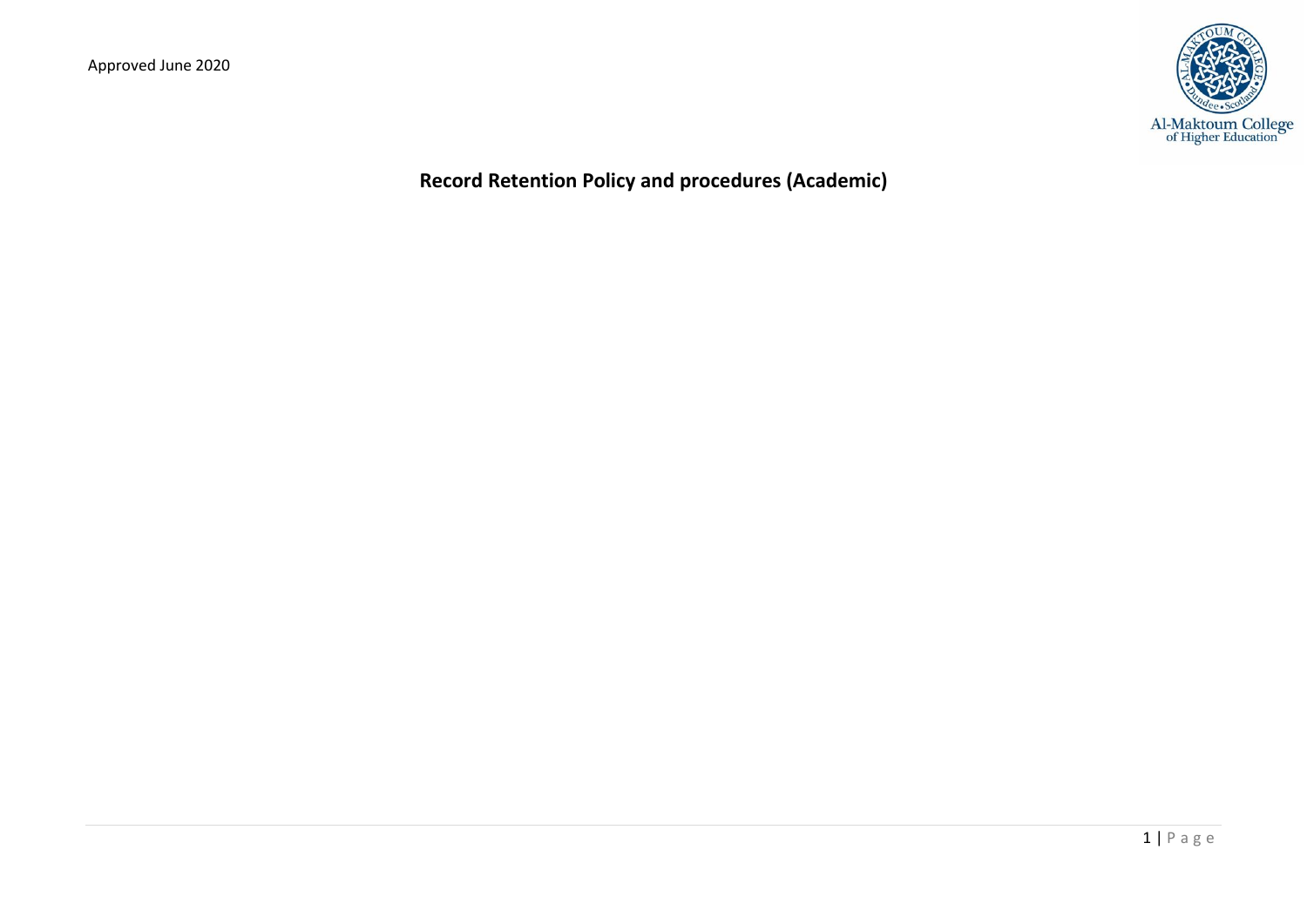# **Version Control Added**

| Version   | <b>History of Amendments</b>           | <b>Date</b>      |
|-----------|----------------------------------------|------------------|
| Version 1 | Draft                                  | September 2017   |
|           | Draft approved at TeLSEC               | 18 Sep 2017      |
|           | Version 1 approved at AC               | November 2017    |
|           | Final version ready to be disseminated | November 2017    |
|           |                                        |                  |
| Version 2 | Revision of Version 1                  | Feb 2020         |
|           | Revised at Board of Studies (A)        | Feb 2020         |
|           | Version 2 approved at AQSC             | <b>July 2020</b> |
|           | Version 2 Ratified at AC               | <b>July 2020</b> |
|           | Final version ready to be disseminated | <b>July 2020</b> |
|           |                                        |                  |
| Version 3 |                                        |                  |
|           |                                        |                  |
|           |                                        |                  |
|           |                                        |                  |
|           |                                        |                  |
| Version 4 |                                        |                  |
|           |                                        |                  |
|           |                                        |                  |
|           |                                        |                  |
|           |                                        |                  |
| Version 5 |                                        |                  |
|           |                                        |                  |
|           |                                        |                  |
|           |                                        |                  |
|           |                                        |                  |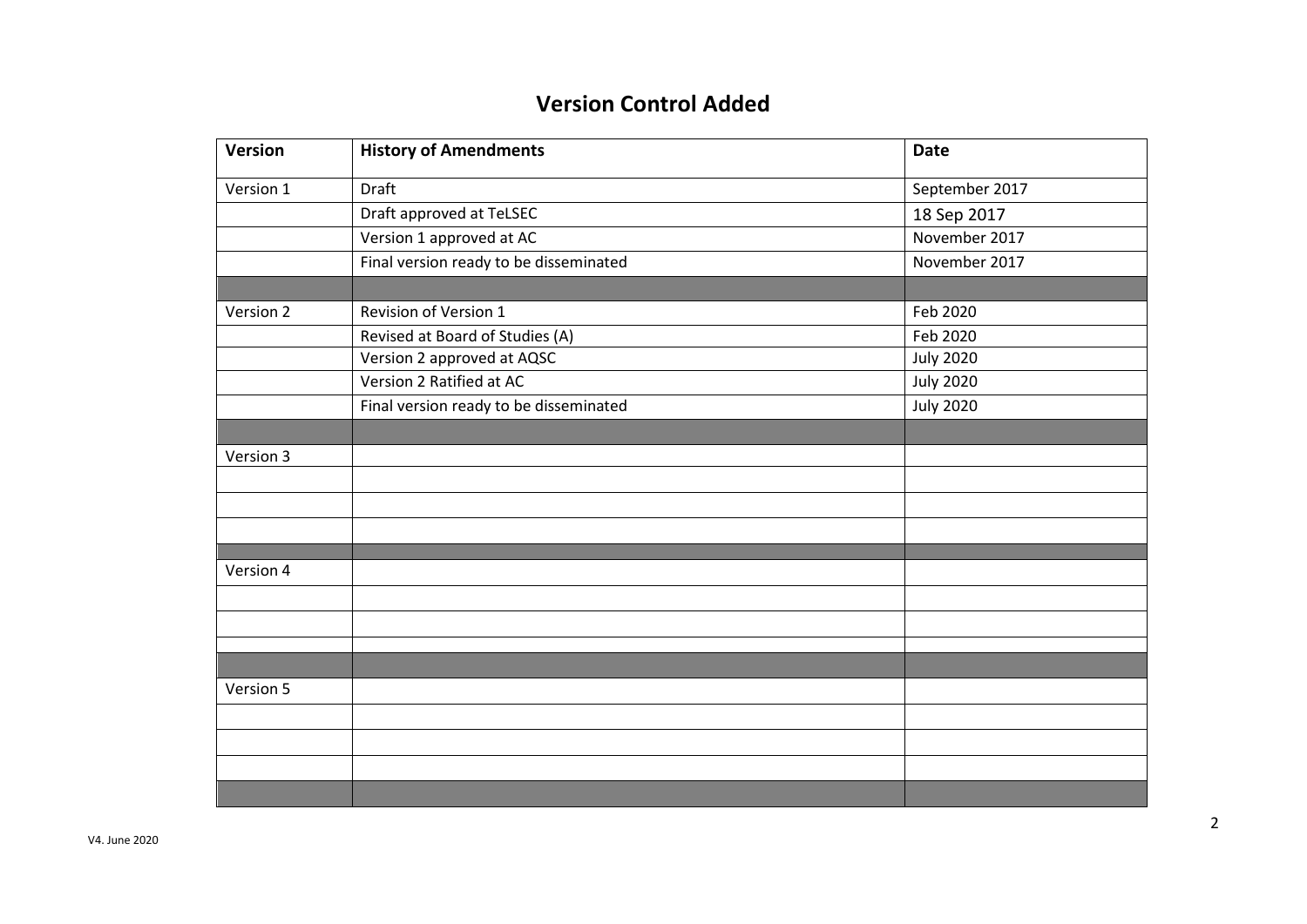## **APPLICANT & STUDENT ADMINISTRATION**

| <b>AREA</b>                 | <b>RECORDS</b>                                                                                                                                         | <b>RETENTION PERIOD</b>                  | <b>EXPLANATION OF RETENTION PERIOD</b>                                                                                                                                                              |
|-----------------------------|--------------------------------------------------------------------------------------------------------------------------------------------------------|------------------------------------------|-----------------------------------------------------------------------------------------------------------------------------------------------------------------------------------------------------|
| <b>Student Enquiries</b>    | Emails and enquiries from prospective students                                                                                                         | Current academic year + 1<br>vear        | To allow any disputes to be raised, or<br>applications to be progressed further.                                                                                                                    |
| <b>Student Applications</b> | Successful applications (including registration details,<br>personal data                                                                              | End of student relationship + 3<br>years | Forms part of the student's file. The<br>College has been asked for details such<br>as age/nationality from QAA for past 3<br>vears.                                                                |
| <b>Student Applications</b> | Unsuccessful applications from prospective students                                                                                                    | Current academic year + 1<br>year        | To allow any disputes to be raised, or<br>applications to be progressed further.                                                                                                                    |
| Applicant appeals           | Records documenting the handling and results of<br>formal appeals or complaints made by applicants.                                                    | Last action on case $+1$ year            | To allow any disputes to be raised, and<br>for quality assurance purposes.                                                                                                                          |
| Registration                | Records documenting the registration of individual<br>students on programmes/units.                                                                    | End of student relationship + 2<br>years | Forms part of the student's file                                                                                                                                                                    |
| Registration                | Records containing summaries and analysis of data<br>on registration of students                                                                       | If anonymised, retain as<br>needed       |                                                                                                                                                                                                     |
| Personal Data               | Student file containing personal data on individual<br>students                                                                                        | End of student relationship + 3<br>years | For reference/enquiries; external<br>review purposes; in case of<br>complaints/appeals; and for UKVI<br>purposes.                                                                                   |
| Requests                    | Records documenting individual students' requests<br>for transcripts/replacement certificates                                                          | Last action + 1 year                     | To allow time for any queries.                                                                                                                                                                      |
| Requests                    | Records documenting requests for confirmation of<br>award/attendance/conduct from employers and<br>other educational institutions                      | Last action on request + 1 year          | To allow any disputes to be raised. To<br>provide detail for references.                                                                                                                            |
| <b>Student Progress</b>     | Records documenting the academic progress of<br>individual students and formal action taken by the<br>institution to deal with unsatisfactory progress | End of student relationship + 2<br>years | If this is the subject of an ongoing<br>dispute at the time of graduation, keep<br>for 3 years after completion.<br>Otherwise, 2 years is sufficient to allow<br>any disputes/queries to be raised. |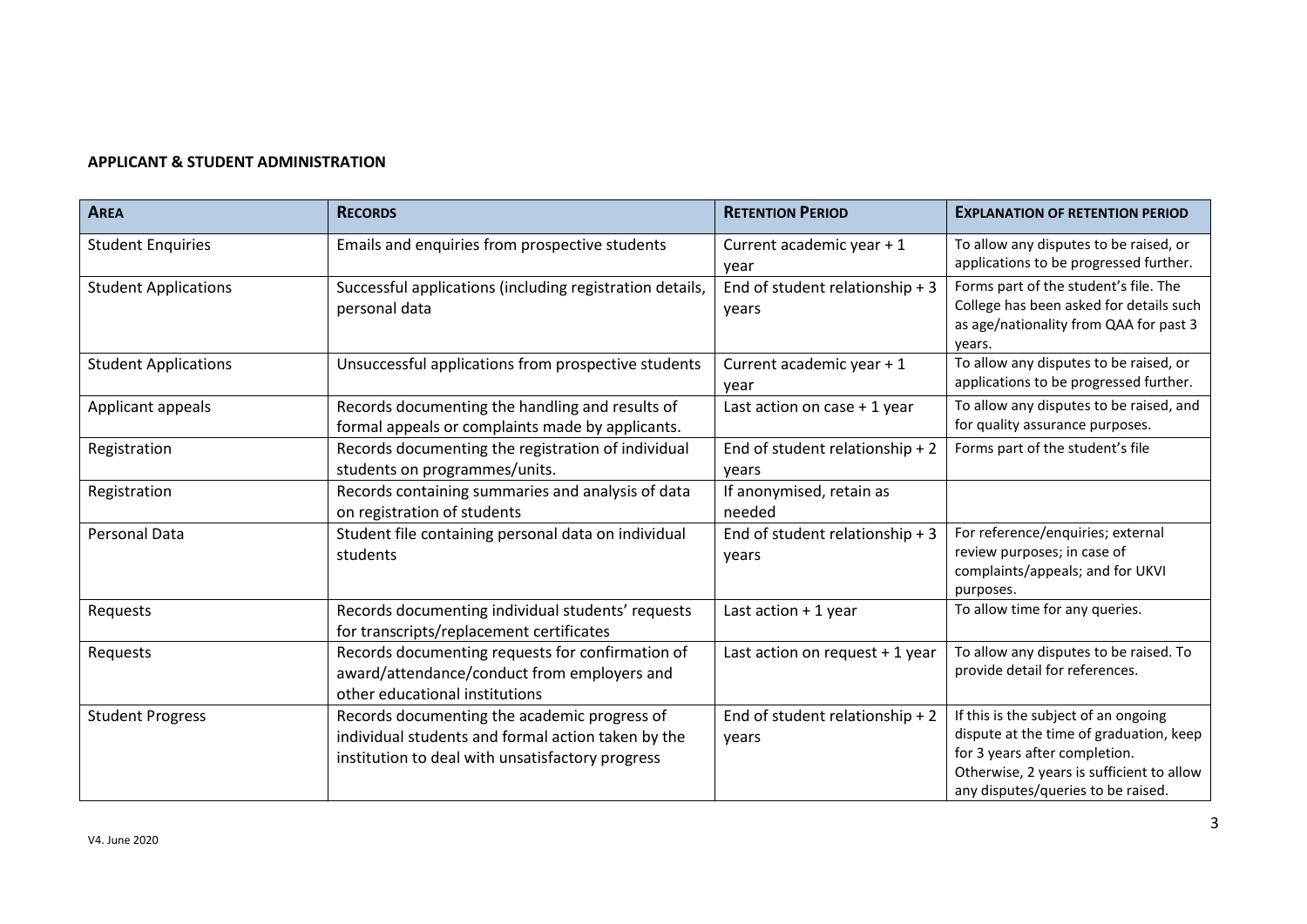| Transfer/withdrawal/termination | Records documenting the transfer of individual<br>students to new programmes/courses. Or the | End of student relationship + 2<br>years | For reference/enquiries and to allow<br>time for any queries. |
|---------------------------------|----------------------------------------------------------------------------------------------|------------------------------------------|---------------------------------------------------------------|
|                                 | withdrawal/termination of their studies.                                                     |                                          |                                                               |
| Disciplinary proceedings        | Records documenting the conduct and results of                                               | Last action on case $+2$ years           | To allow any disputes to be raised.                           |
|                                 | disciplinary proceedings against individual students.                                        |                                          |                                                               |
| Student appeals                 | Records documenting the handling and results of                                              | Last action on case $+2$ years           | To allow any disputes to be raised, and                       |
|                                 | academic appeals by individual students.                                                     |                                          | for quality assurance purposes.                               |
| Student complaints              | Records documenting the handling and results of                                              | Last action on case + 2 years            | To allow any disputes to be raised, and                       |
|                                 | formal complaints made by individual students                                                |                                          | for quality assurance purposes.                               |
|                                 | against the institution.                                                                     |                                          |                                                               |
| Library                         | Records of library users                                                                     | End of student relationship + $1$        | To allow for outstanding issues to be                         |
|                                 |                                                                                              | year                                     | resolved.                                                     |
| Library                         | Records of catalogues, book orders etc.                                                      | 4 years                                  | For reference.                                                |
| Graduation                      | Award Ceremony administration                                                                | Completion of ceremony + 1               | For reference.                                                |
|                                 |                                                                                              | year                                     |                                                               |
| Alumnus                         |                                                                                              | While current (or likely to be           | For maintaining contact with alumni                           |
|                                 |                                                                                              | current)                                 |                                                               |
| Anonymised statistics and       |                                                                                              | Retain for as long as needed             |                                                               |
| information                     |                                                                                              |                                          |                                                               |

# **TEACHING**

| <b>AREA</b>     | <b>RECORDS</b>                                                                                                                  | <b>RETENTION PERIOD</b>         | <b>EXPLANATION OF RETENTION PERIOD</b>           |
|-----------------|---------------------------------------------------------------------------------------------------------------------------------|---------------------------------|--------------------------------------------------|
| Internal review | Records documenting the conduct and results of formal<br>internal reviews of teaching quality, and responses to the<br>results. | Current academic year + 3 years | For reference and quality assurance<br>purposes. |
| Internal review | Records containing reports of routine internal reviews of<br>taught programmes.                                                 | Current academic year + 3 years | For reference and quality assurance<br>purposes. |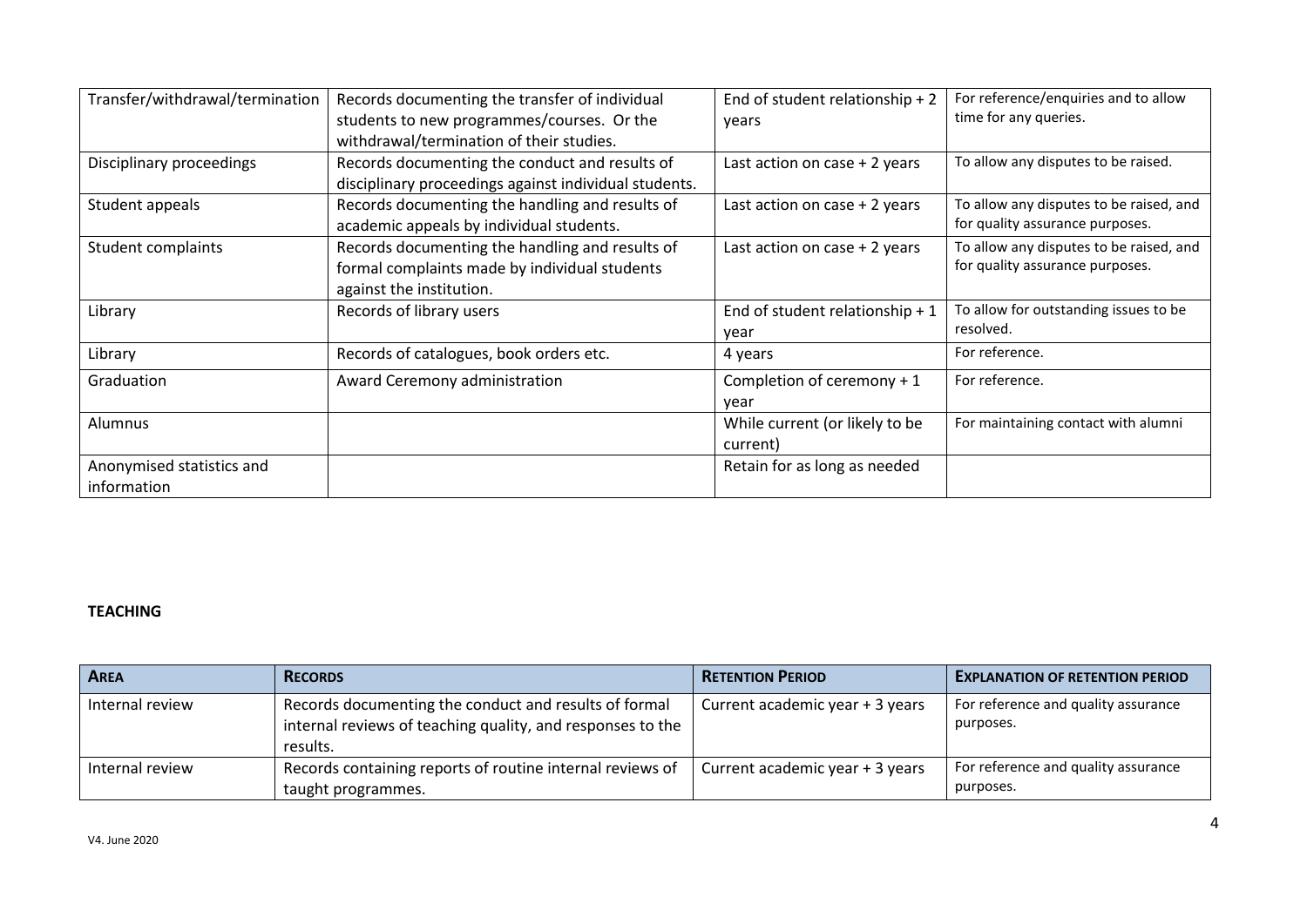| <b>External review</b>   | Records documenting the conduct and results of external | Current academic year + 3 years | For reference and quality assurance                             |
|--------------------------|---------------------------------------------------------|---------------------------------|-----------------------------------------------------------------|
|                          | reviews and audits of teaching quality and standards.   |                                 | purposes.                                                       |
| Programme design         | Records documenting the design and development of       | Life of programme + 10 years    | For reference and further                                       |
|                          | taught programmes/units.                                |                                 | development.                                                    |
| Programme/unit           | Records documenting the process of obtaining approval   | Life of programme + 4 years     | For reference and further                                       |
| approval                 | and/or accreditation for taught programmes/units.       |                                 | development.                                                    |
| <b>Statistics</b>        | Records containing data on, and analysis of, student    | If anonymised, retain as needed |                                                                 |
|                          | numbers and other taught programme statistics.          |                                 |                                                                 |
| Feedback/evaluation      | Records documenting routine solicited feedback on       | Current academic year + 3 years | For reference, further development                              |
|                          | taught programmes from staff and examiners: individual  |                                 | and quality assurance purposes.                                 |
|                          | feedback                                                |                                 |                                                                 |
| Feedback/evaluation      | Records documenting routine solicited feedback on       | Current academic year + 3 years | For reference, further development                              |
|                          | taught programmes from students: individual feedback    |                                 | and quality assurance purposes.                                 |
| Feedback/evaluation      | Records containing (anonymised) summaries and           | If anonymised, retain as needed |                                                                 |
|                          | analyses of routine solicited feedback on taught        |                                 |                                                                 |
|                          | programmes from staff, examiners and students.          |                                 |                                                                 |
| <b>Teaching material</b> | Records documenting the preparation of teaching and     | Current academic year + 2 year  | For reference and further                                       |
|                          | learning material.                                      |                                 | development.                                                    |
| Teaching events          | Records documenting the planning and conduct of         | Current academic year + 2 years | For reference.                                                  |
|                          | teaching and learning events.                           |                                 |                                                                 |
| Assessment               | Records documenting the design and development of       | Life of programme               | For reference and further                                       |
|                          | assessments.                                            |                                 | development.                                                    |
| Assessment               | Records documenting submitted/completed                 | Current academic year           | Results have been communicated to                               |
|                          | assessments: formative assessments.                     |                                 | student, and are not needed for                                 |
|                          |                                                         |                                 | current studies.                                                |
| Assessment               | Records documenting assessments used each year          | Life of programme + 5 years     | To produce a bank of assessments for                            |
| Assessment               | Records documenting marks/grades given to               | Permanent                       | possible future use.<br>Needed for transcripts, and part of the |
|                          | submitted/completed summative assessments and,          |                                 | core archival student record.                                   |
|                          |                                                         |                                 |                                                                 |
|                          | where appropriate, awards and classifications.          |                                 | Allows time for disputes/queries to be                          |
| Academic progress        | Records documenting feedback on academic progress,      | End of relationship + 2 years   | raised.                                                         |
|                          | and general academic guidance and support, given to     |                                 |                                                                 |
|                          | individual students.                                    |                                 |                                                                 |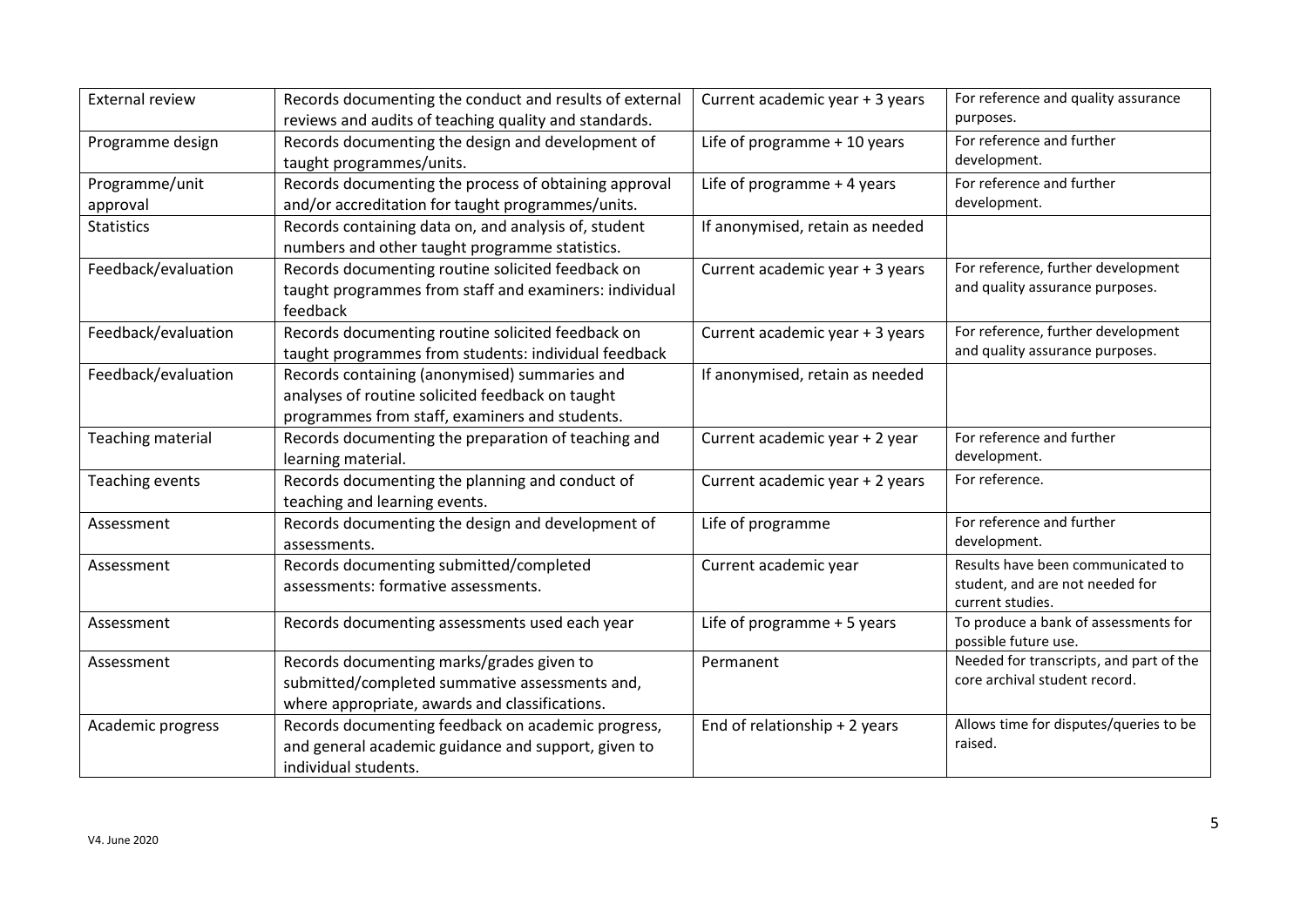#### **STUDENT ASSESSMENT<sup>1</sup>**

| <b>AREA</b>               | <b>RECORDS</b>                                                                       | <b>RETENTION PERIOD</b>                                                                                                                    | <b>EXPLANATION OF RETENTION PERIOD</b>                                                                                                                                                                                                                          |
|---------------------------|--------------------------------------------------------------------------------------|--------------------------------------------------------------------------------------------------------------------------------------------|-----------------------------------------------------------------------------------------------------------------------------------------------------------------------------------------------------------------------------------------------------------------|
| <b>External examiners</b> | Records documenting the selection<br>and appointment of external<br>examiners.       | Termination of appointment +<br>1 year                                                                                                     | Allows time for any queries to be raised.                                                                                                                                                                                                                       |
| <b>External examiners</b> | Records documenting liaison with<br>external examiners on<br>administrative matters. | Current academic year + 5<br>year                                                                                                          | If the College is selected for external verification, the candidate<br>assessment evidence for the selected units must be retained for the<br>Qualification Verification visit or central verification event.                                                   |
|                           |                                                                                      |                                                                                                                                            | Documented records to be retained for five years. The documents<br>would include all materials and evidence of external examination.<br>These documents are also be used for reference, quality assurance and                                                   |
|                           |                                                                                      |                                                                                                                                            | precedent purposes.                                                                                                                                                                                                                                             |
| Invigilation              | Records documenting the selection<br>and appointment of examination<br>invigilators. | 1 year following the date of<br>completion as registered with<br>SQA (or up to 5 years for<br>special cases)                               | In cases of malpractice by the student or the staff, as well as in the<br>cases of appeal by the student, the retention period will be longer, to<br>allow time for disputes/queries to be raised.                                                              |
| Assessment                | Student assessments                                                                  | Current academic year + 1<br>year (or up to 5 years for<br>special cases)<br>For SQA purposes, centres are<br>required to retain candidate | Allows time for disputes/queries to be raised.<br>If the College is selected for external verification, the candidate<br>assessment evidence for the selected units must be retained for the<br>Qualification Verification visit or central verification event. |

<sup>&</sup>lt;sup>1</sup> Candidate evidence should be retained in line with SQA requirements to ensure that in addition to retaining candidate evidence for one year, that it is clear that: if the Centre is selected for external verification, the candidate assessment evidence for the selected units must be retained for the Qualification Verification visit or central verification event. This may be physical evidence or records of the evidence (where the evidence is ephemeral). In the case of an appeal to SQA against an internal assessment result in a regulated qualification, centres must retain records, including all materials and candidate evidence, until the appeal has been resolved. Thereafter, assessment and internal verification records for appeals cases should be retained for five years. Where an investigation of suspected malpractice is carried out, centres must retain related records and documentation for three years. Records should include any work of the candidate and assessment or verification records relevant to the investigation. In an investigation involving a criminal prosecution or civil claim, records and documentation will be retained for six years after the case has been heard. In the case of an appeal to SQA against the outcome of a malpractice investigation, assessment records must be retained for six years. The revised procedure should be provided as evidence.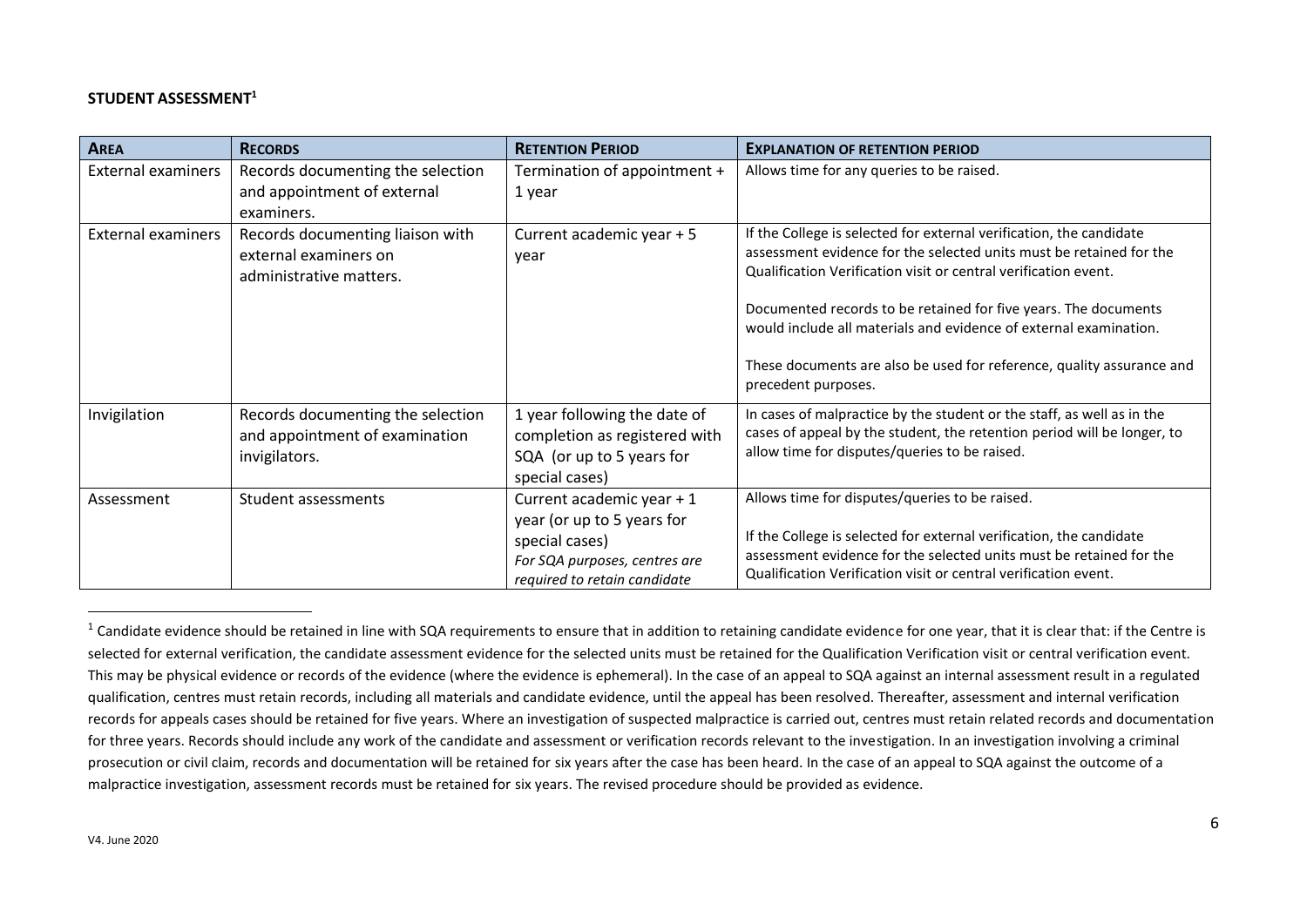|                          |                                                         | assessment evidence for three<br>weeks after the candidate unit<br>completion date the centre has<br>notified to SQA. However the<br>College has decided to retain<br>them for longer for the reasons<br>outlined in the right hand column. | In cases of malpractice by the student or the staff, as well as in the<br>cases of appeal by the student, the retention period will be longer, to<br>allow time for any queries to be raised.<br>For these, documented records to be retained for three years. The<br>documents would include all materials and evidence, until the<br>malpractice cases or appeals have been resolved.<br>In an investigation involving a criminal prosecution or civil claim,<br>records and documentation will be retained for five years after the case<br>and has been heard.                                                                                                                                                                                                                                                                                                                                                                |
|--------------------------|---------------------------------------------------------|---------------------------------------------------------------------------------------------------------------------------------------------------------------------------------------------------------------------------------------------|-----------------------------------------------------------------------------------------------------------------------------------------------------------------------------------------------------------------------------------------------------------------------------------------------------------------------------------------------------------------------------------------------------------------------------------------------------------------------------------------------------------------------------------------------------------------------------------------------------------------------------------------------------------------------------------------------------------------------------------------------------------------------------------------------------------------------------------------------------------------------------------------------------------------------------------|
|                          |                                                         |                                                                                                                                                                                                                                             | In the case of an appeal to SQA against the outcome of a malpractice<br>investigation, assessment records must be retained for five years.                                                                                                                                                                                                                                                                                                                                                                                                                                                                                                                                                                                                                                                                                                                                                                                        |
| Internal<br>verification | Records documenting internal<br>verifications           | 1 year following the date of<br>completion as registered with<br>SQA (or up to 5 years for<br>special cases)                                                                                                                                | If the College is selected for external verification, the candidate<br>assessment evidence for the selected units must be retained for the<br>Qualification Verification visit or central verification event.<br>In cases of malpractice by the student or the staff, as well as in the<br>cases of appeal by the student, the retention period will be longer, to<br>allow time for any queries to be raised.<br>For these, documented records to be retained for three years. The<br>documents would include all materials and evidence, until the<br>malpractice cases or appeals have been resolved.<br>In an investigation involving a criminal prosecution or civil claim,<br>records and documentation will be retained for five years after the case<br>and has been heard.<br>In the case of an appeal to SQA against the outcome of a malpractice<br>investigation, assessment records must be retained for five years. |
| Candidate records        | Records documenting candidate<br>records of achievement | 1 year following the date of<br>completion as registered with<br>SQA (or up to 6 years for<br>special cases)                                                                                                                                | Allows time for disputes/queries to be raised.<br>If the College is selected for external verification, the candidate<br>assessment evidence for the selected units must be retained for the<br>Qualification Verification visit or central verification event.<br>In cases of malpractice by the student or the staff, as well as in the                                                                                                                                                                                                                                                                                                                                                                                                                                                                                                                                                                                         |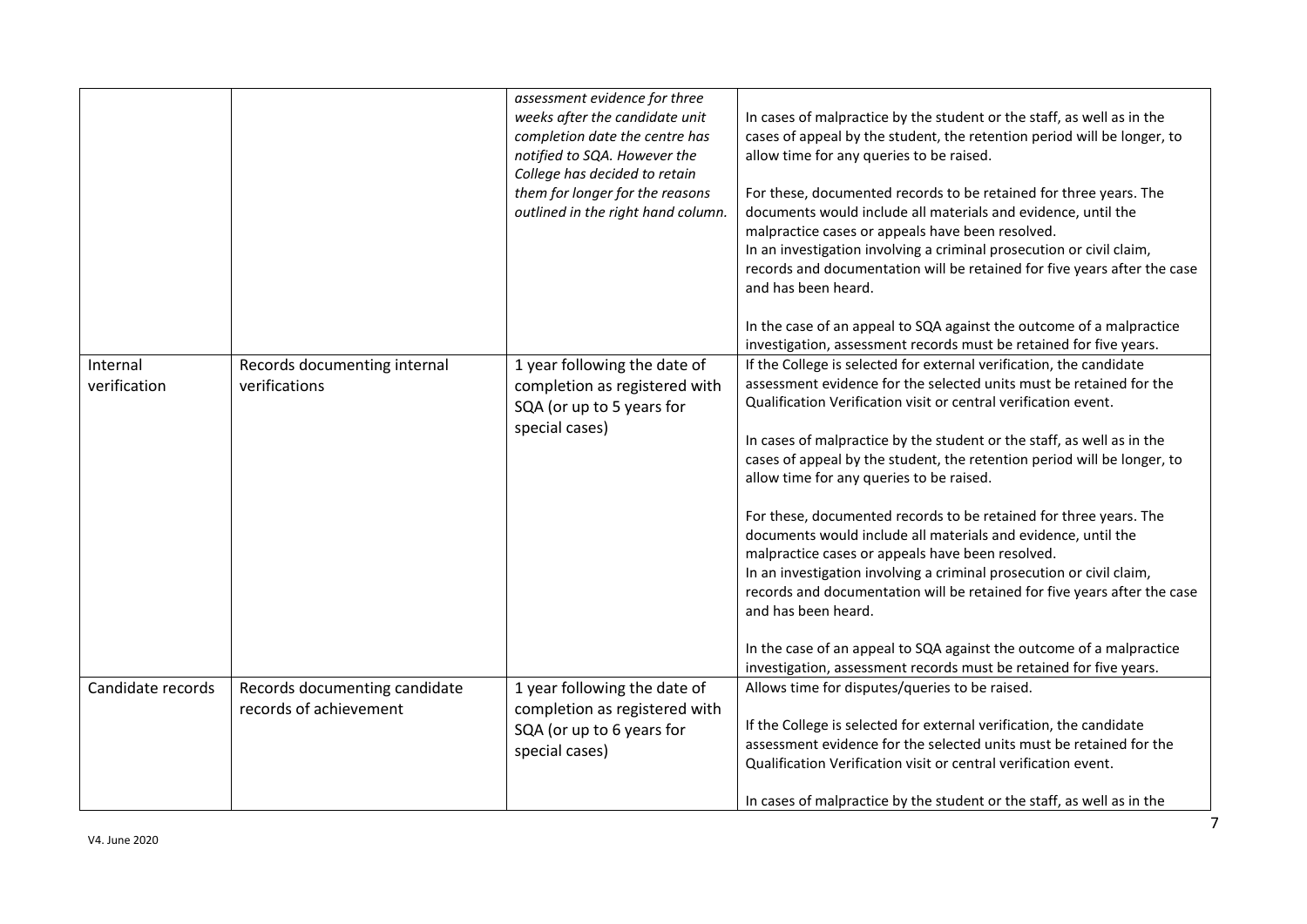|                          |                                                                                                                                             |                                                                                                           | cases of appeal by the student, the retention period will be longer, to<br>allow time for any queries to be raised.<br>Documented records to be retained for three years. The documents<br>would include all materials and evidence, until the malpractice cases or<br>appeals have been resolved.<br>In an investigation involving a criminal prosecution or civil claim,<br>records and documentation will be retained for five years after the case<br>and has been heard. |
|--------------------------|---------------------------------------------------------------------------------------------------------------------------------------------|-----------------------------------------------------------------------------------------------------------|-------------------------------------------------------------------------------------------------------------------------------------------------------------------------------------------------------------------------------------------------------------------------------------------------------------------------------------------------------------------------------------------------------------------------------------------------------------------------------|
|                          |                                                                                                                                             |                                                                                                           | In the case of an appeal to SQA against the outcome of a malpractice<br>investigation, assessment records must be retained for five years.                                                                                                                                                                                                                                                                                                                                    |
| Exams                    | Records documenting the control of<br>examination papers.                                                                                   | Current academic year + 1<br>year                                                                         | For quality assurance purposes.                                                                                                                                                                                                                                                                                                                                                                                                                                               |
| Exams                    | Records documenting the<br>timetabling of examinations                                                                                      | 1 year following the date of<br>completion as registered with<br>SQA                                      | No longer needed.                                                                                                                                                                                                                                                                                                                                                                                                                                                             |
| Exams                    | Records documenting the<br>organisation of examination<br>facilities, including special<br>arrangements for students with<br>special needs. | Current academic year + 5<br>year                                                                         | Can be useful for precedent purposes, and for quality assurance.                                                                                                                                                                                                                                                                                                                                                                                                              |
| Exams                    | Records documenting individual<br>student's attendance at<br>examinations, and the handling of<br>reports of mitigating circumstances.      | Current academic year + 1<br>year (except mitigating circ.<br>which may be kept with the<br>student file) | Mitigating circumstances can be useful for precedent purposes, and for<br>quality assurance.                                                                                                                                                                                                                                                                                                                                                                                  |
| Exams                    | Records documenting the collation<br>of examination results and<br>compilation of pass lists and<br>individual notifications of results.    | 1 year following the date of<br>completion as registered with<br>SQA                                      | Allows time for disputes/queries to be raised.                                                                                                                                                                                                                                                                                                                                                                                                                                |
| <b>Examiners Meeting</b> | Records documenting the<br>arrangements for Examiners<br>Meetings                                                                           | Current academic year + 1<br>year (or 3 -5 years)                                                         | Allows time for queries to be raised.                                                                                                                                                                                                                                                                                                                                                                                                                                         |
| <b>Examiners Meeting</b> | Records documenting the conduct of<br>the business of the Examiners                                                                         | Current academic year + 5<br>years                                                                        | For reference, quality assurance and precedent purposes.                                                                                                                                                                                                                                                                                                                                                                                                                      |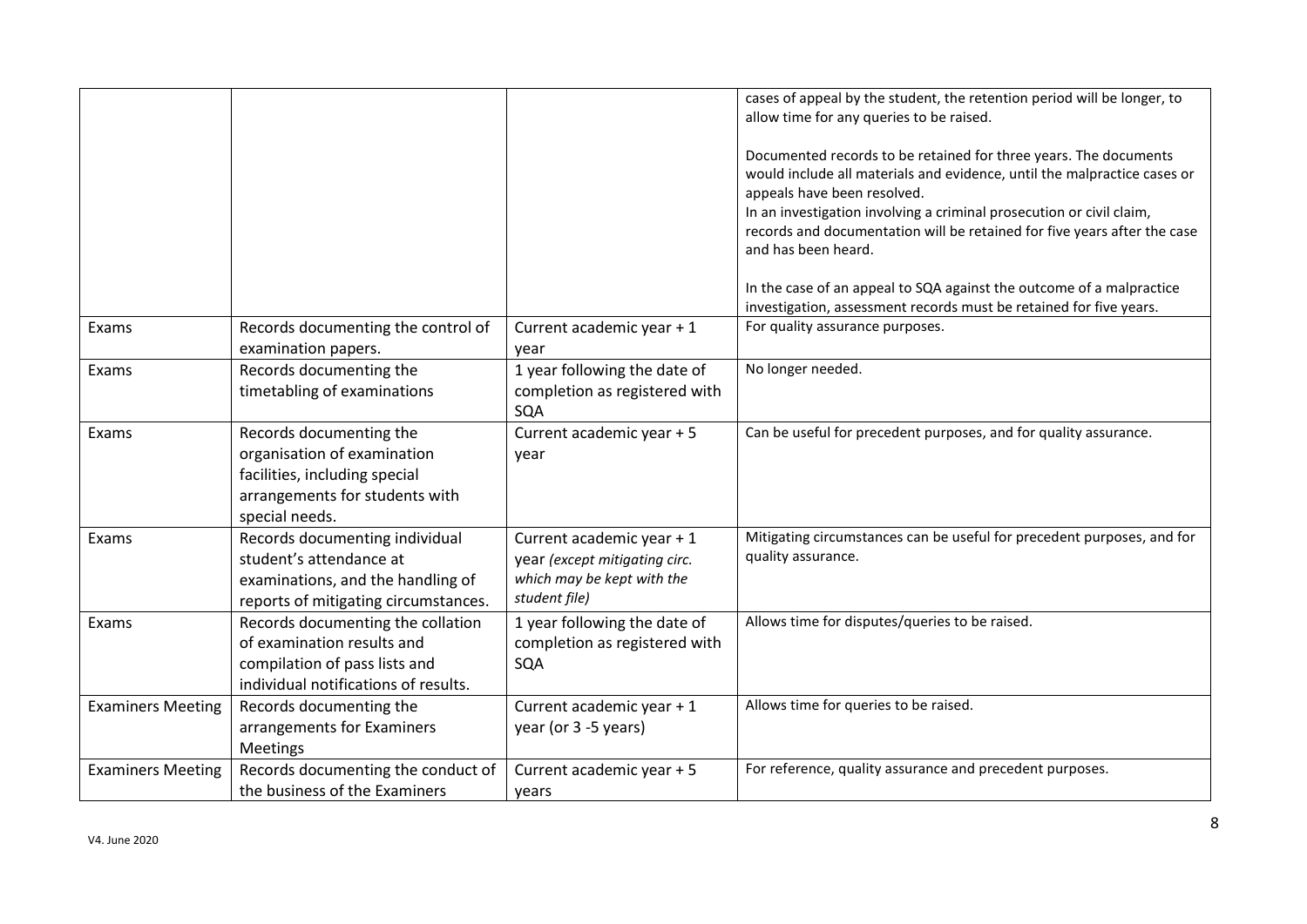|                          | Meeting: agenda, minutes and        |                           |                                               |
|--------------------------|-------------------------------------|---------------------------|-----------------------------------------------|
|                          | papers.                             |                           |                                               |
| <b>Examiners Meeting</b> | Records relating to the conduct of  | Current academic year + 5 | For reference and quality assurance purposes. |
|                          | the business of the meeting:        | vears                     |                                               |
|                          | correspondence, actions to be taken |                           |                                               |
|                          | (or not taken) as a result of       |                           |                                               |
|                          | Examiners Meeting decisions.        |                           |                                               |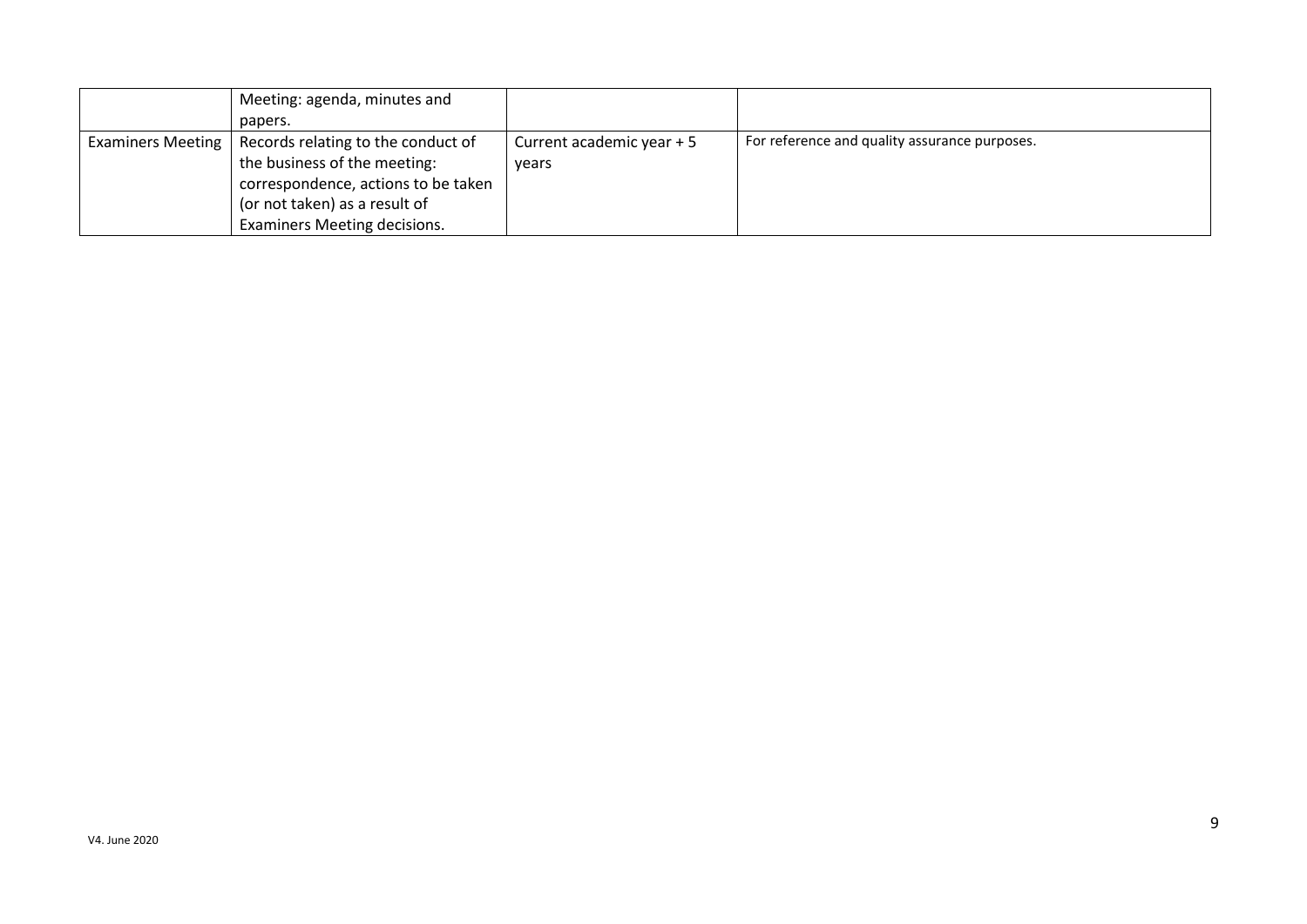## **RESEARCH**

| <b>AREA</b>                 | <b>RECORDS</b>                                                                                                                     | <b>RETENTION PERIOD</b>                                                                                                                       | <b>EXPLANATION OF RETENTION PERIOD</b>              |
|-----------------------------|------------------------------------------------------------------------------------------------------------------------------------|-----------------------------------------------------------------------------------------------------------------------------------------------|-----------------------------------------------------|
| Internal review             | Records documenting the conduct and results of<br>formal internal reviews of research quality, and<br>responses to the results.    | Current academic year + 3<br>years                                                                                                            | For reference and quality assurance<br>purposes.    |
| <b>External review</b>      | Records documenting the conduct and results of<br>external reviews and audits of research quality and<br>standards.                | Current academic year + 3<br>vears                                                                                                            | For reference and quality assurance<br>purposes.    |
| New research opportunities  | Records documenting the identification and<br>exploration of new research opportunities which<br>lead to research projects.        | Completion of project                                                                                                                         | For reference and further<br>development.           |
| New research opportunities  | Records documenting the identification and<br>exploration of new research opportunities which do<br>not lead to research projects. | Last action $+5$ years                                                                                                                        | For reference and further<br>development.           |
| Research partnerships       | Records documenting the formation and<br>management of partnerships and other collaborative<br>arrangements to undertake research. | Life of<br>partnership/arrangement + 5<br>vears                                                                                               | For reference and further<br>development.           |
| Research projects           | Records documenting the design and planning of<br>research projects which are not undertaken.                                      | Abandonment of plans + 1<br>year. Retention for a longer<br>period may be necessary<br>depending on the reason for<br>abandoning the project. | For reference.                                      |
| Research projects           | Records documenting the design and planning of<br>research projects which are undertaken: key<br>records.                          | Completion of project + 10<br>years                                                                                                           | For reference and to allow time for<br>any queries. |
| Research projects           | Records documenting the design and planning of<br>research projects which are undertaken: working<br>papers.                       | Completion of project                                                                                                                         | For reference and to allow time for<br>any queries. |
| <b>Funding applications</b> | Records documenting the preparation and<br>submission of applications for funding, where the<br>application is unsuccessful.       | Receipt of notification that<br>application was unsuccessful +<br>1 year.<br>Note of outcome to be recorded<br>permanently.                   | For reference and to allow time for<br>any queries. |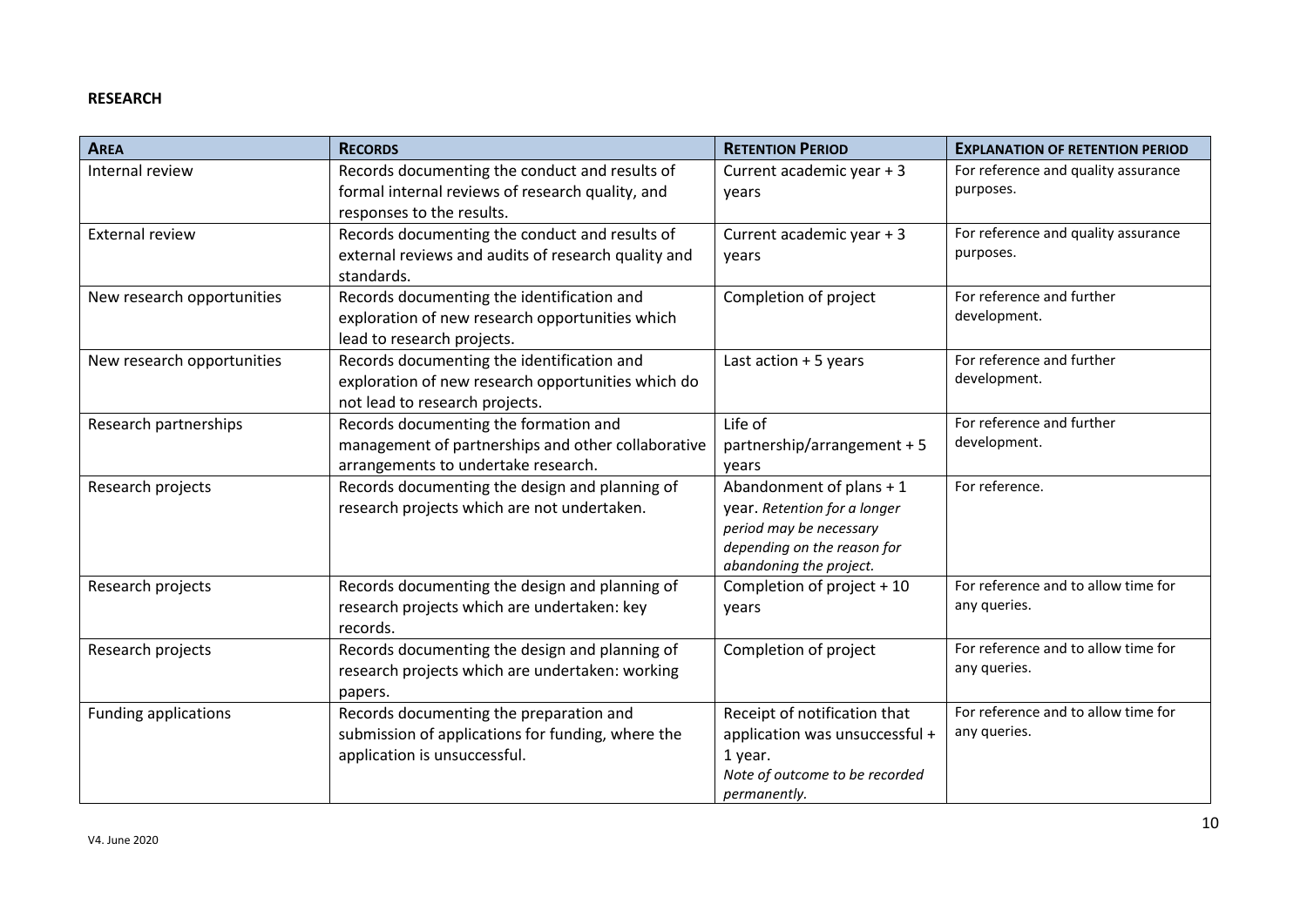| <b>Funding applications</b>       | Records documenting the preparation and<br>submission of applications for funding, where the<br>application is successful.                                            | Completion of project (i.e.<br>termination of award) + 5<br>years.<br>Note of outcome to be recorded<br>permanently.                                                                                                          | For reference and to allow time for<br>any queries.                       |
|-----------------------------------|-----------------------------------------------------------------------------------------------------------------------------------------------------------------------|-------------------------------------------------------------------------------------------------------------------------------------------------------------------------------------------------------------------------------|---------------------------------------------------------------------------|
| <b>Externally funded research</b> | Records documenting the conduct of all research<br>funded by other organisations.                                                                                     | Completion of project + 10<br>years.<br>A shorter or longer retention<br>period may be appropriate,<br>depending on the discipline and<br>the characteristics of the project,<br>or may be required by a research<br>sponsor. | For reference and to allow time for<br>any queries.                       |
| Publications/presentations        | Working papers for the preparation of publications,<br>audio-visual presentations etc. to disseminate<br>research results (NOT interim of final research<br>reports). | Publication/Delivery + 1 year                                                                                                                                                                                                 | For reference, further development,<br>and to allow time for any queries. |
| Publications/presentations        | Final versions of publications and presentations<br>made to disseminate research results (NOT interim<br>or final research reports).                                  | Publication/Delivery + 3 years                                                                                                                                                                                                | For reference, further development,<br>and to allow time for any queries. |
| <b>Internal Funding</b>           | Records documenting the management of internally-<br>funded research projects.                                                                                        | Completion of project + 5<br>vears                                                                                                                                                                                            | For reference and to allow time for<br>any queries.                       |
| <b>External Funding</b>           | Records documenting the management of<br>externally-funded research projects.                                                                                         | Completion of project + 5<br>years                                                                                                                                                                                            | For reference and to allow time for<br>any queries.                       |
| Research programmes               | Records documenting the development of the<br>College's research programmes.                                                                                          | Life of programme + 10 years                                                                                                                                                                                                  | For reference, further development,<br>and quality assurance purposes.    |
| Monitoring trends                 | Records documenting routine monitoring of external<br>developments and trends to inform the<br>development of the College's research programmes.                      | Current academic year + 1<br>year                                                                                                                                                                                             | For development purposes.                                                 |
| <b>Statistics</b>                 | Records containing the data on, and analysis of,<br>student numbers and other programme statistics.                                                                   | If anonymised, retain as<br>needed                                                                                                                                                                                            |                                                                           |
| Internal review                   | Records containing reports of routine internal<br>reviews of research programmes.                                                                                     | Current academic year + 3<br>years                                                                                                                                                                                            | For development and quality<br>assurance purposes.                        |
| <b>External review</b>            | Records documenting the conduct and results of<br>formal independent reviews of research                                                                              | Current academic year + 3<br>years                                                                                                                                                                                            | For development and quality<br>assurance purposes.                        |